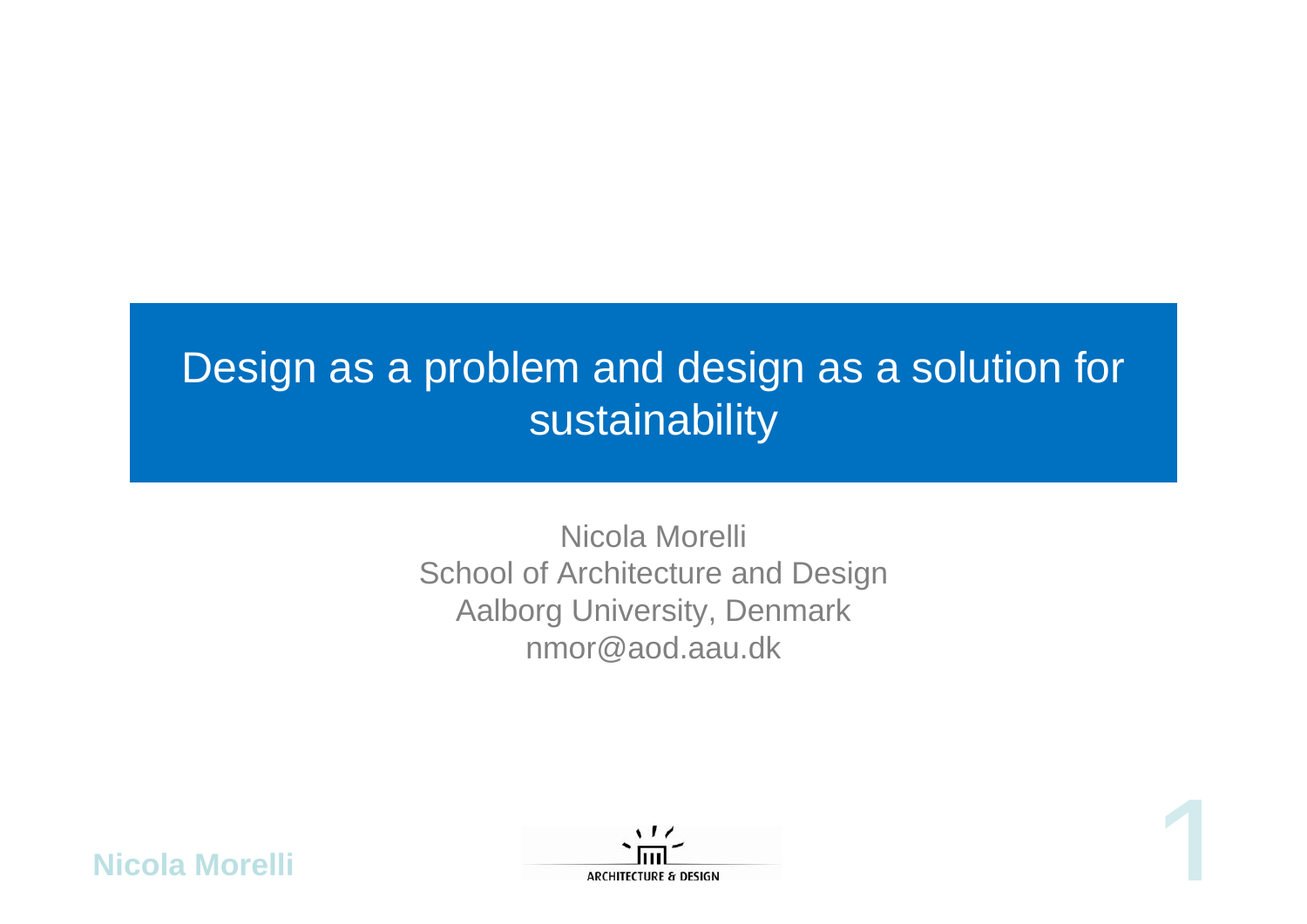

- The role of industrial design has been essential in the development of industrial production from its roots to the latest developments
- For this reason, designers are considered as part of the problem of sustainability
- Designers should reverse this situation by becoming part of the solution





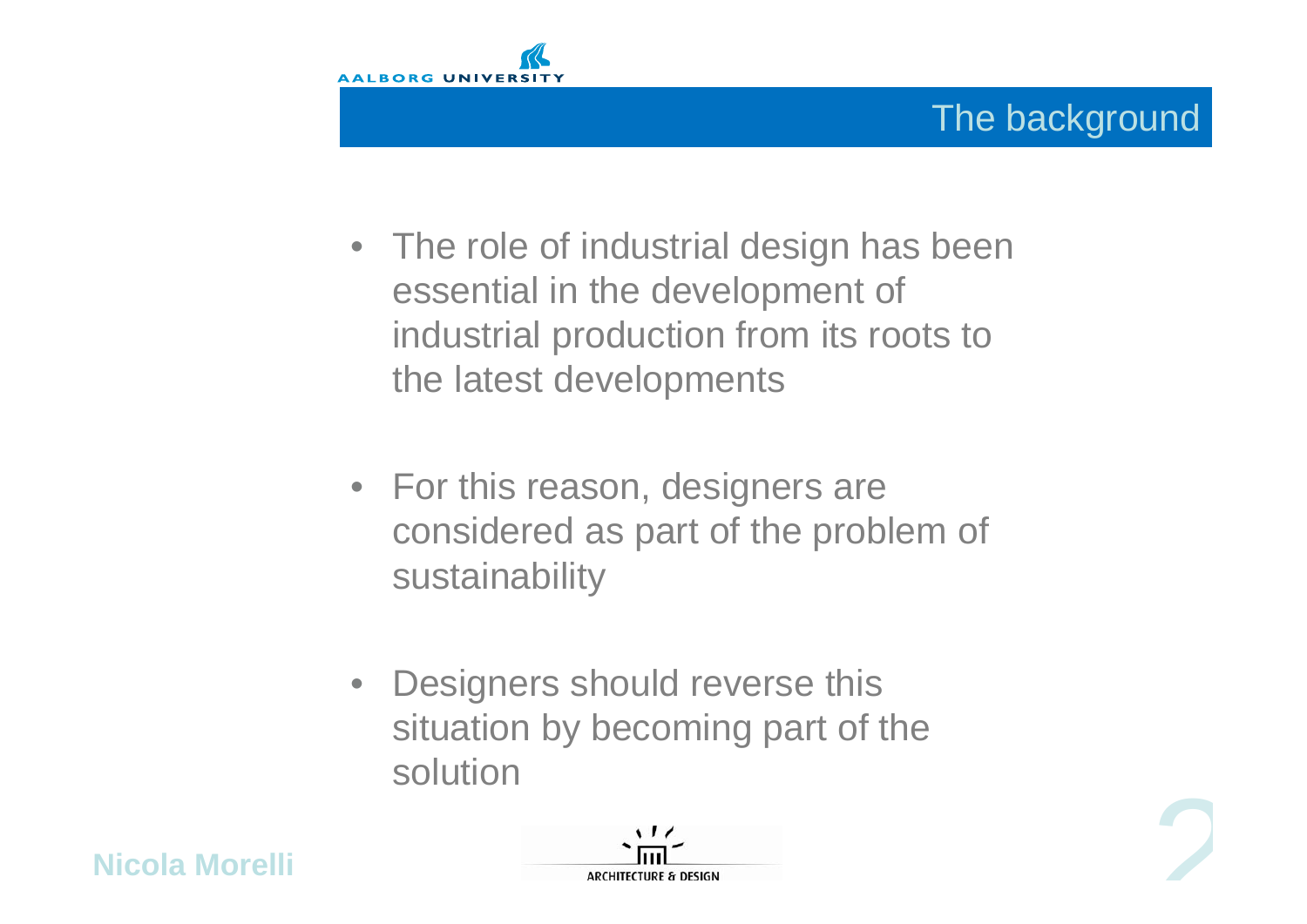

## The points of this presentation

- **Why** should designers look at different perspective, focusing on social problems;
- **What** are designers supposed to do in the new system; and
- **How** are designers supposed to work in the new context



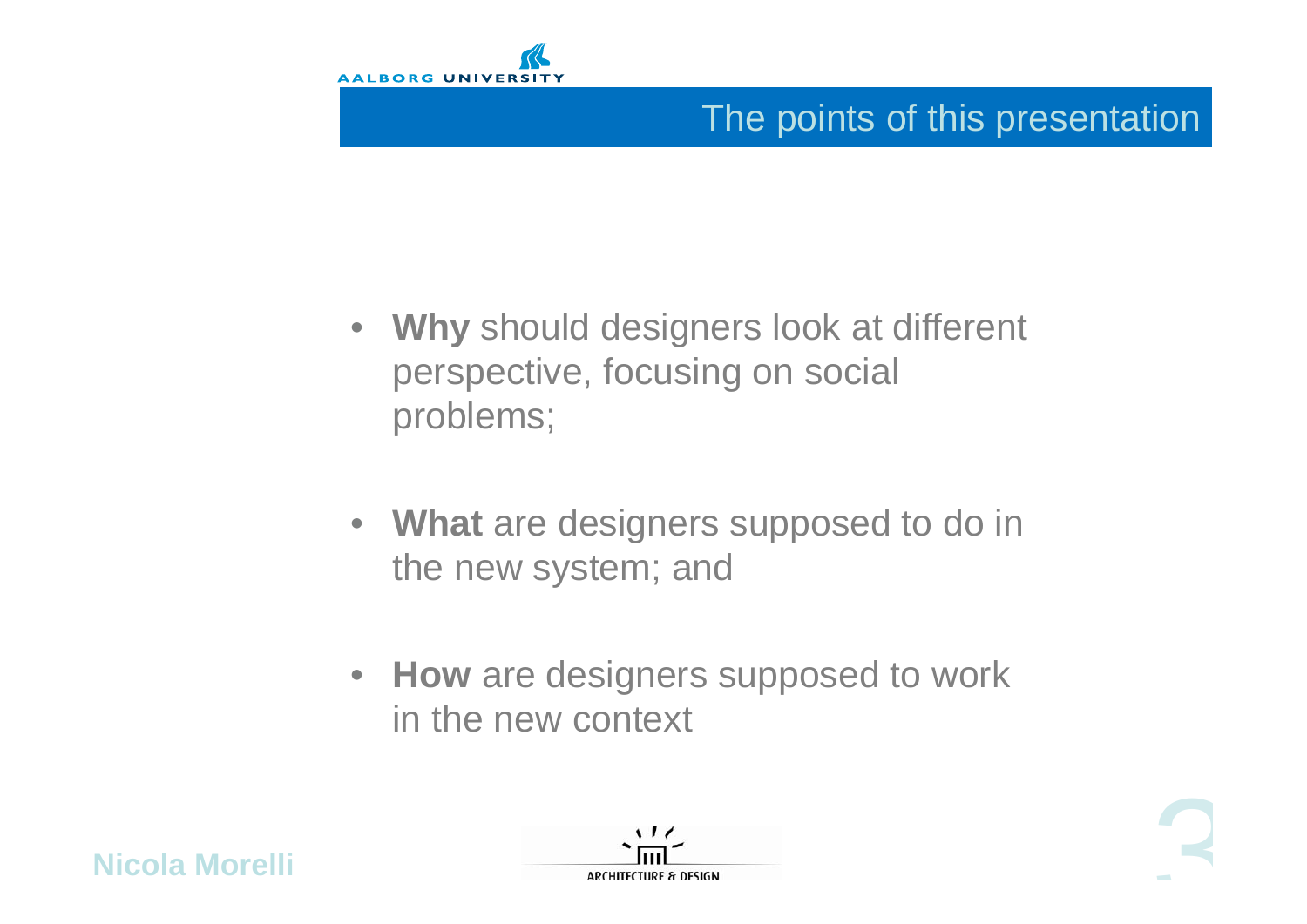

## The background

- 25 years ago, Papanek urged the discipline of design to find new directions, beyond the traditional market driven logic
- Recent contributions call for a new engagement of designers in social issues, even beyond the polarised logics proposed by Papanek





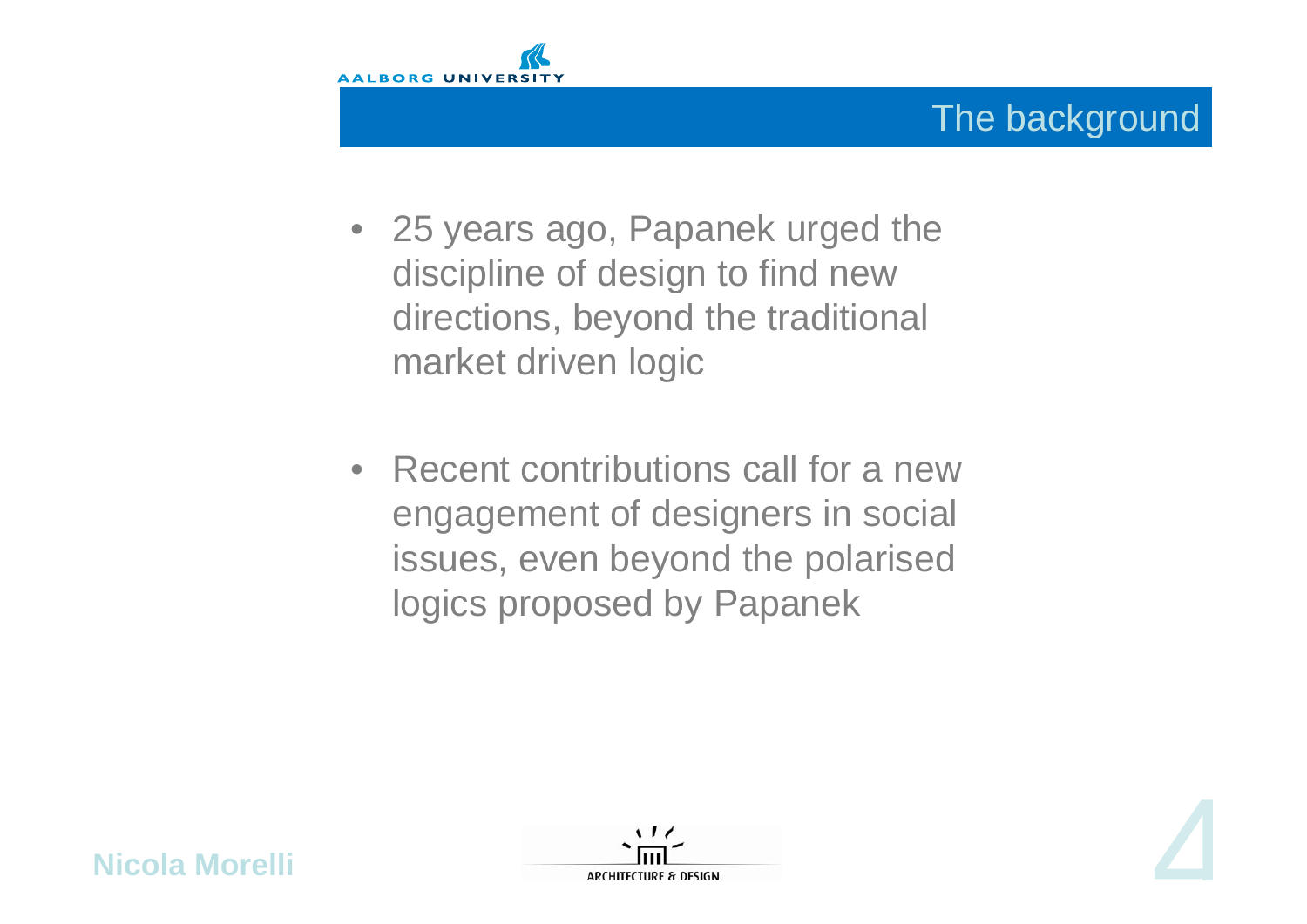

## **Why?** An obscure future???

#### **Sustainability**

- Developing countries are importing a high resource intensive socio-economic model
- Risk of planetary crisis
- 90% reduction
- New lifestyles

## **Globalisation**

- Opening of new markets
- Job relocation
- Labour force exploited in developing countries
- High unemployment rates in former industrialised countries
- More social inequalities
- Crisis of welfare



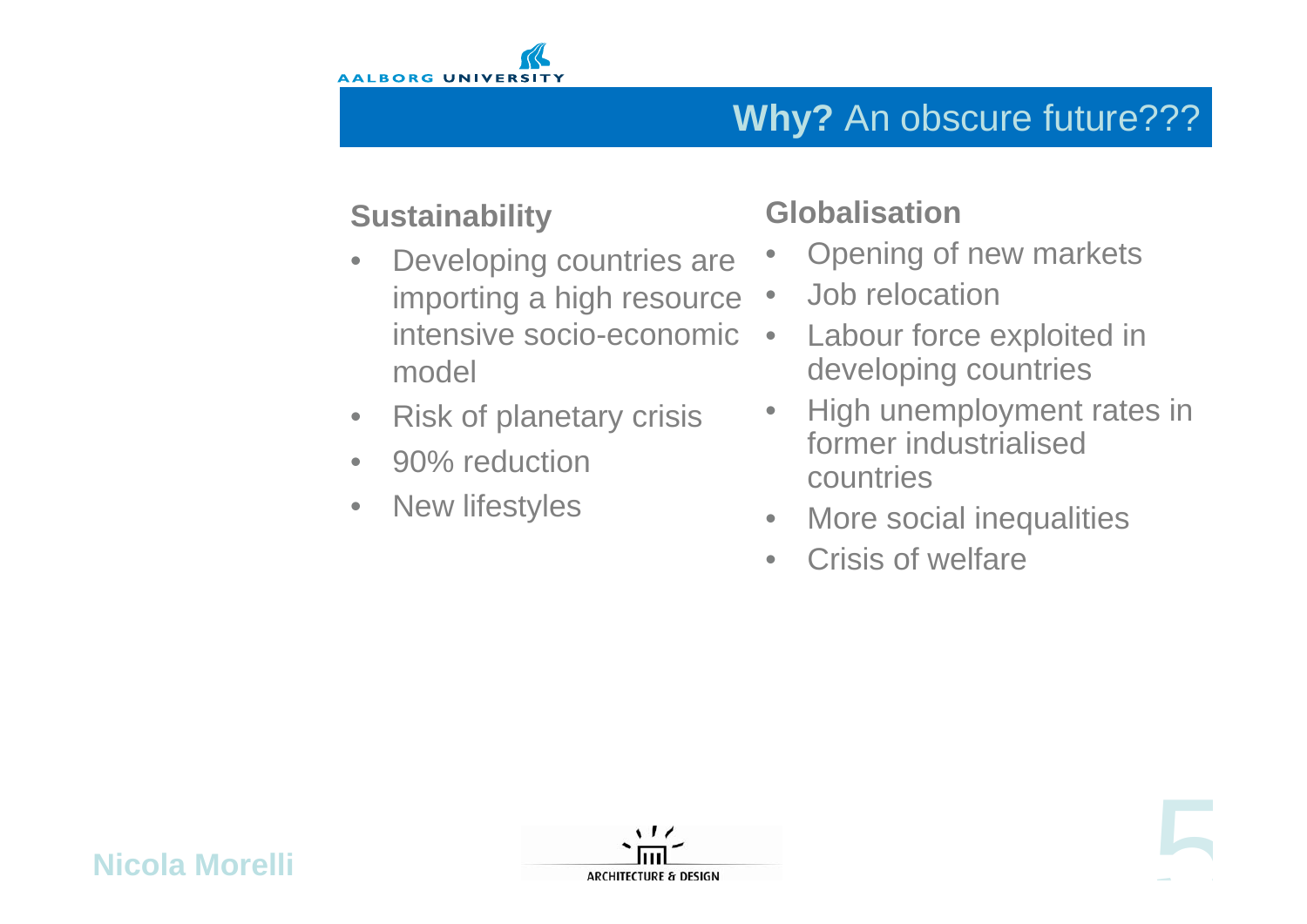

### Focusing on local levels

- While production is becoming globalised, needs are still LOCAL
- The competitive advantage for companies is often in LOCAL and highly individualised solutions



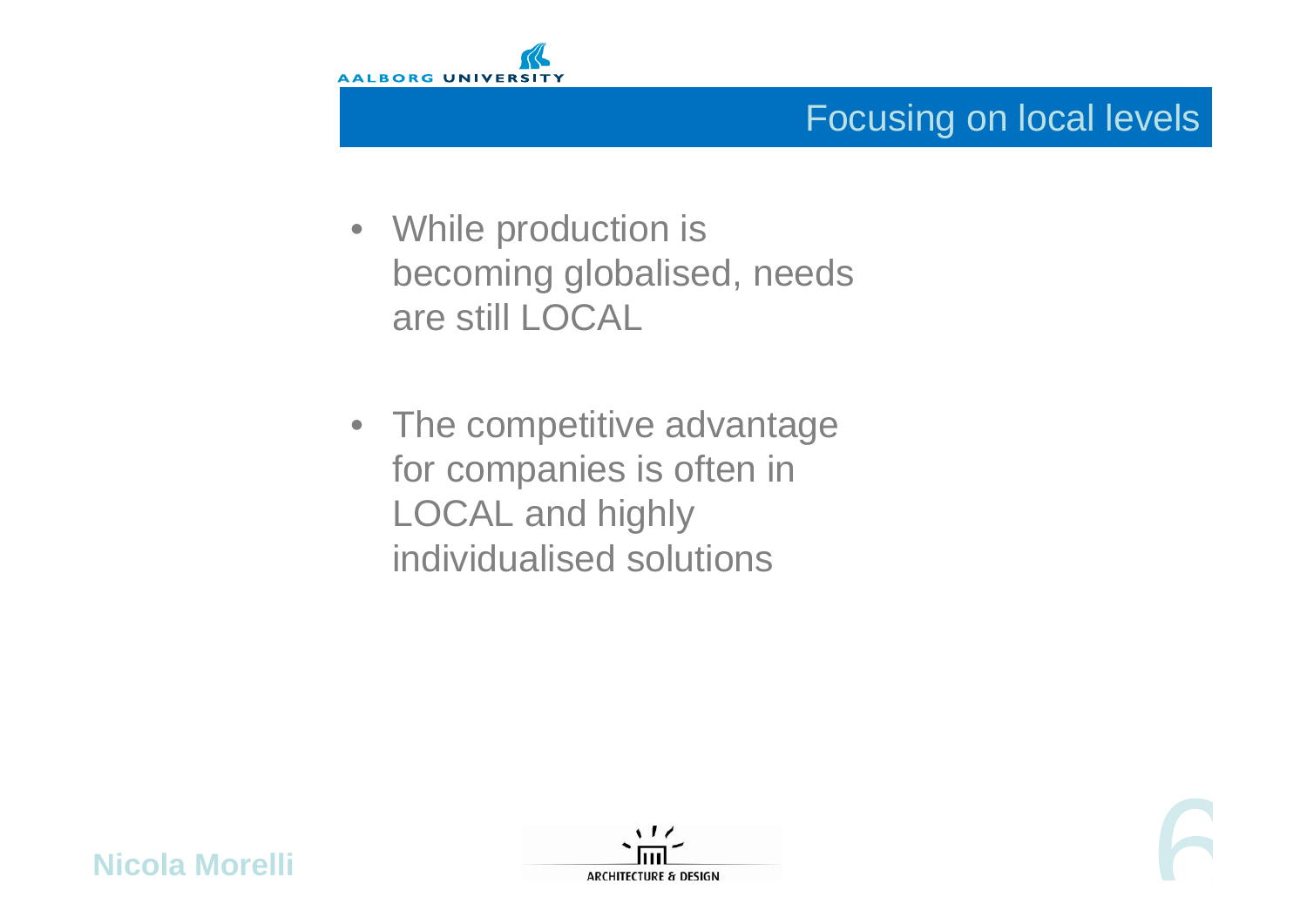

- Business focus shifts from product quality to life quality
- It invest the area of social interaction and market interest expands to public services



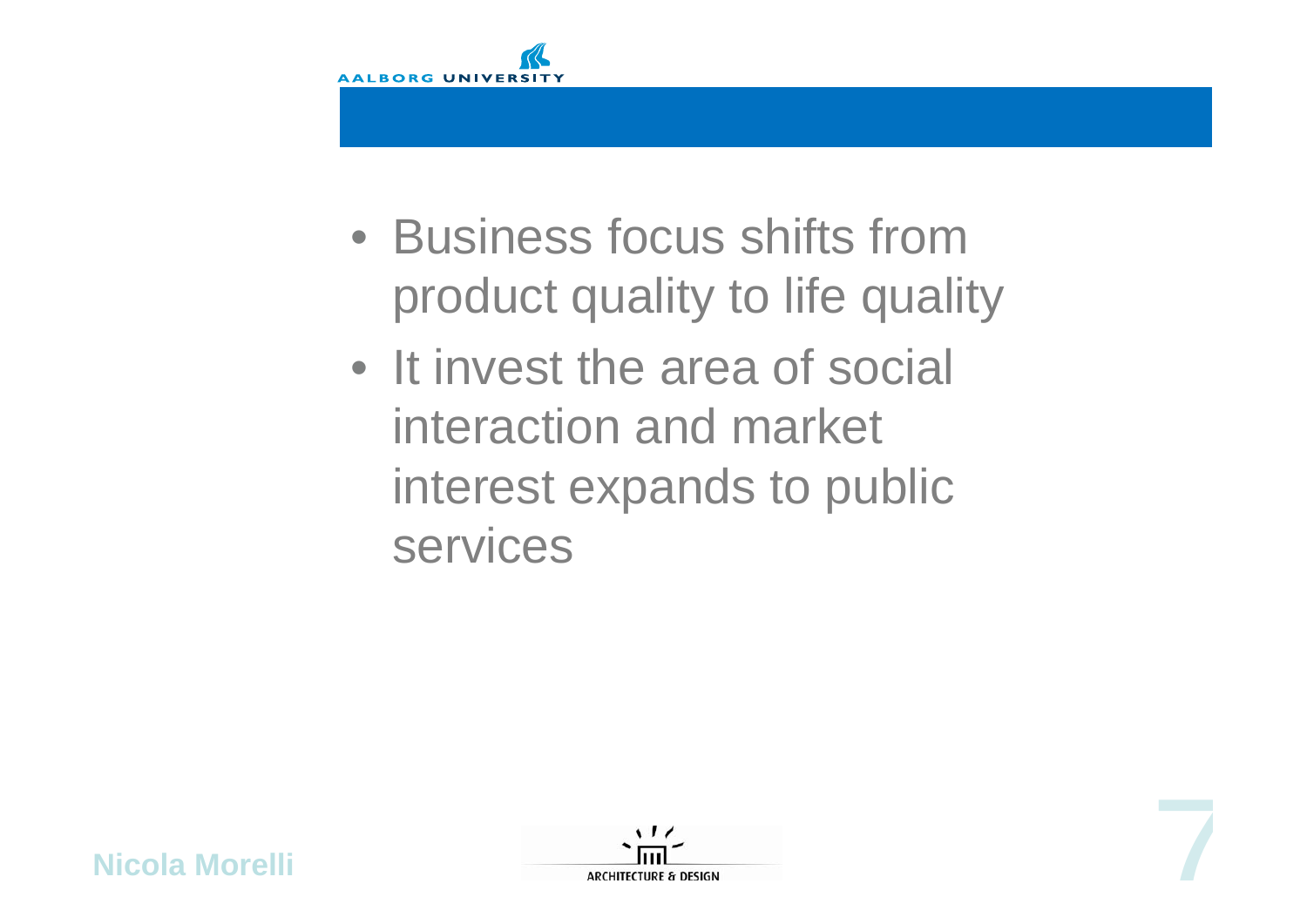

#### Market or social-driven initiatives? Beyond Papanek

- Market-driven initiatives are expanding to cover social services, thus taking over the space made available by the shrinking of public intervention on social problems
- to what extent the traditional market driven approach can generate high quality social services?





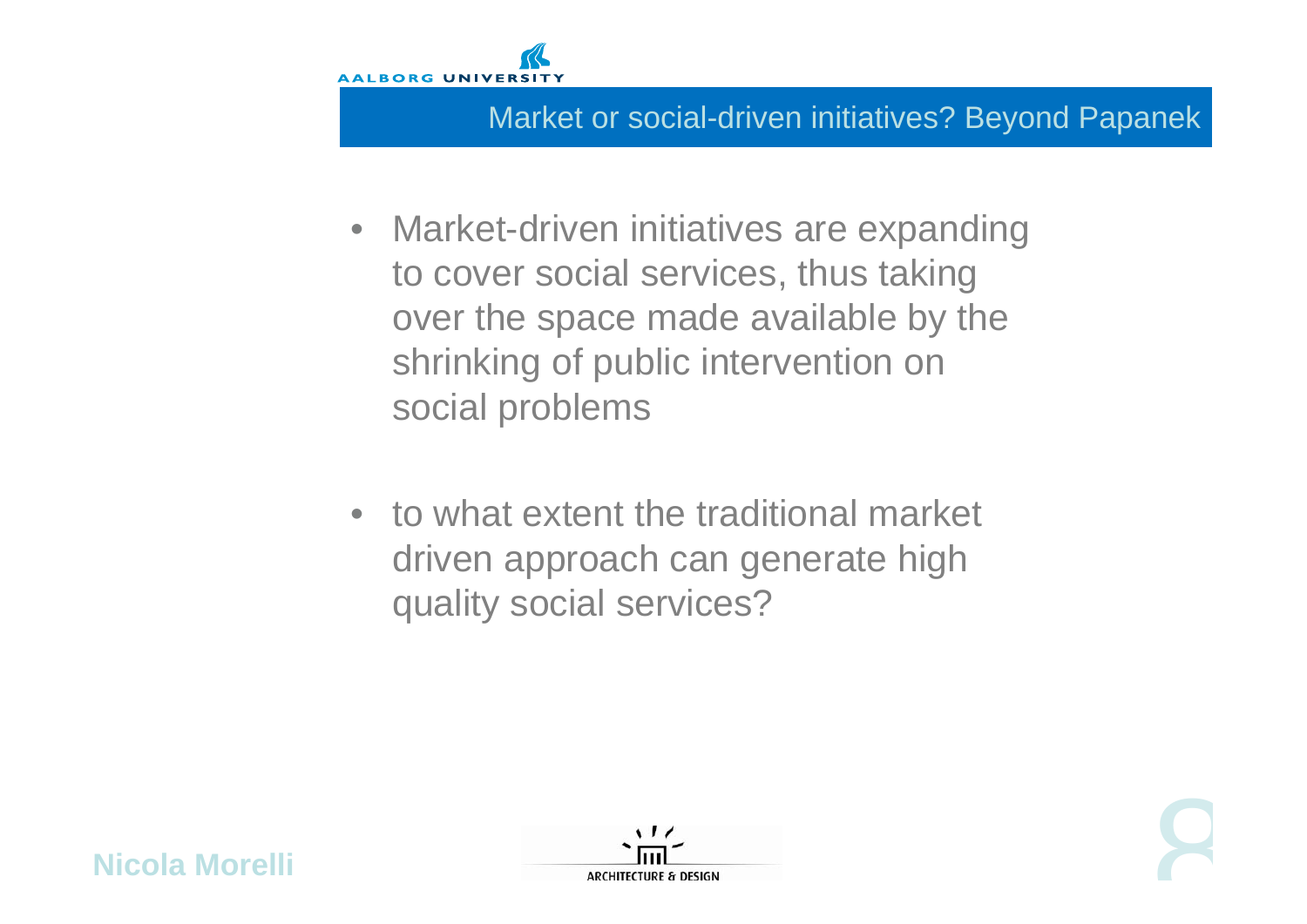

## The traditional market logic is too expensive

#### **Needs**

**Entertainment** 

**Transportation** 

#### **Offering**

**Cars** 

• TV programs

#### **Lost opportunity/skills**

- Frozen ready-made food • Opportunities for social interaction**Cooking** 
	- Walking/cycling (physical exercise)

• Love

Quick food preparation.

• Dating sites

• A chance to try…

#### **DISABLING SOLUTIONS**

## **COSTS:**

- More services (economic transactions)
- Lower capability to solve everyday problems (knowledge)
- **Nicola Cobesion**) • Reduced social interaction (social experience of the contraction of the contraction of the contraction of the contraction of the contraction of the contraction of the contraction of the contraction of the contraction of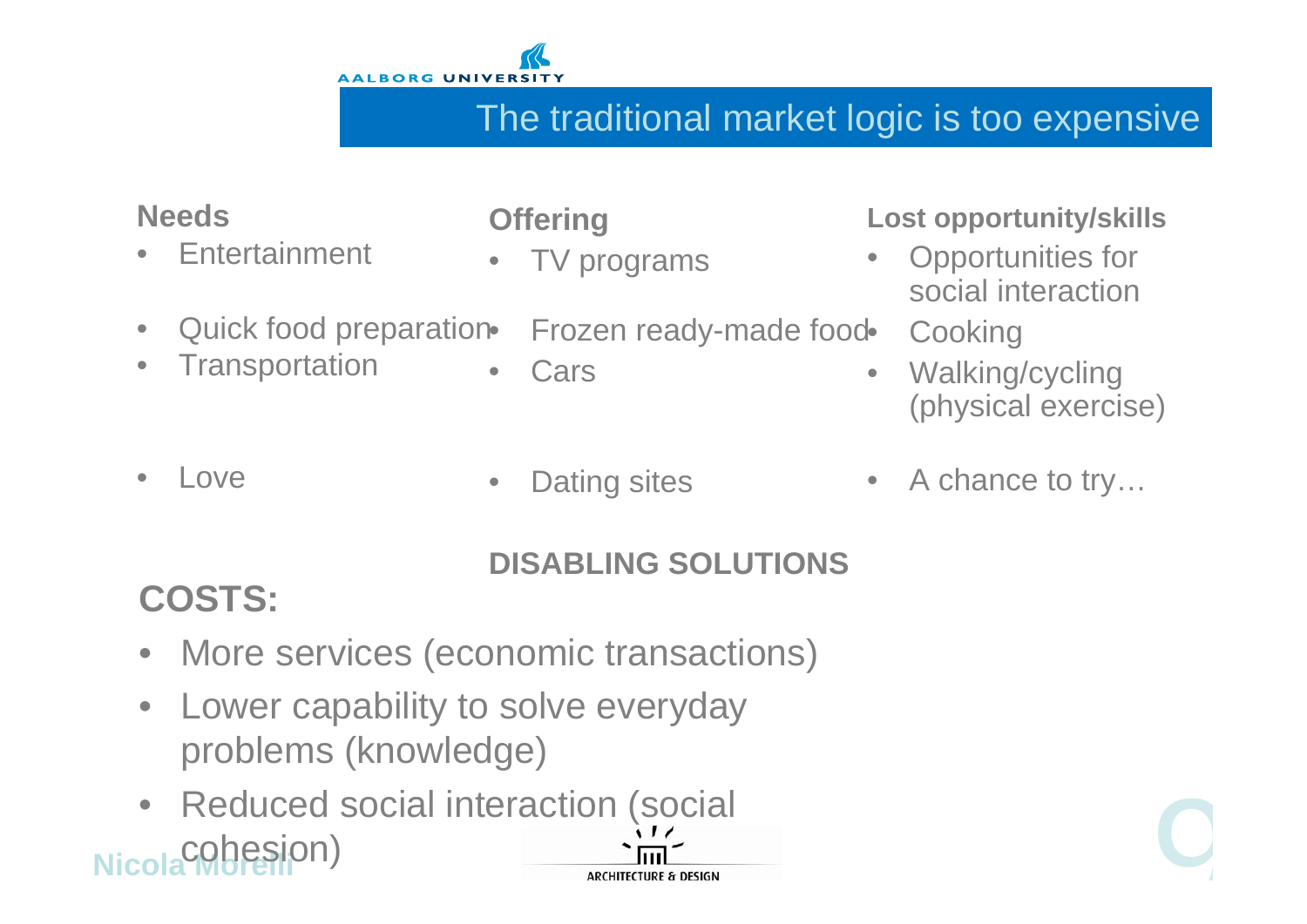

- the revision of the marketdriven logic must start from the definition of social quality
- Social quality is about
	- Being active (activating people)
	- Participating (support the development of communitybased initiatives)



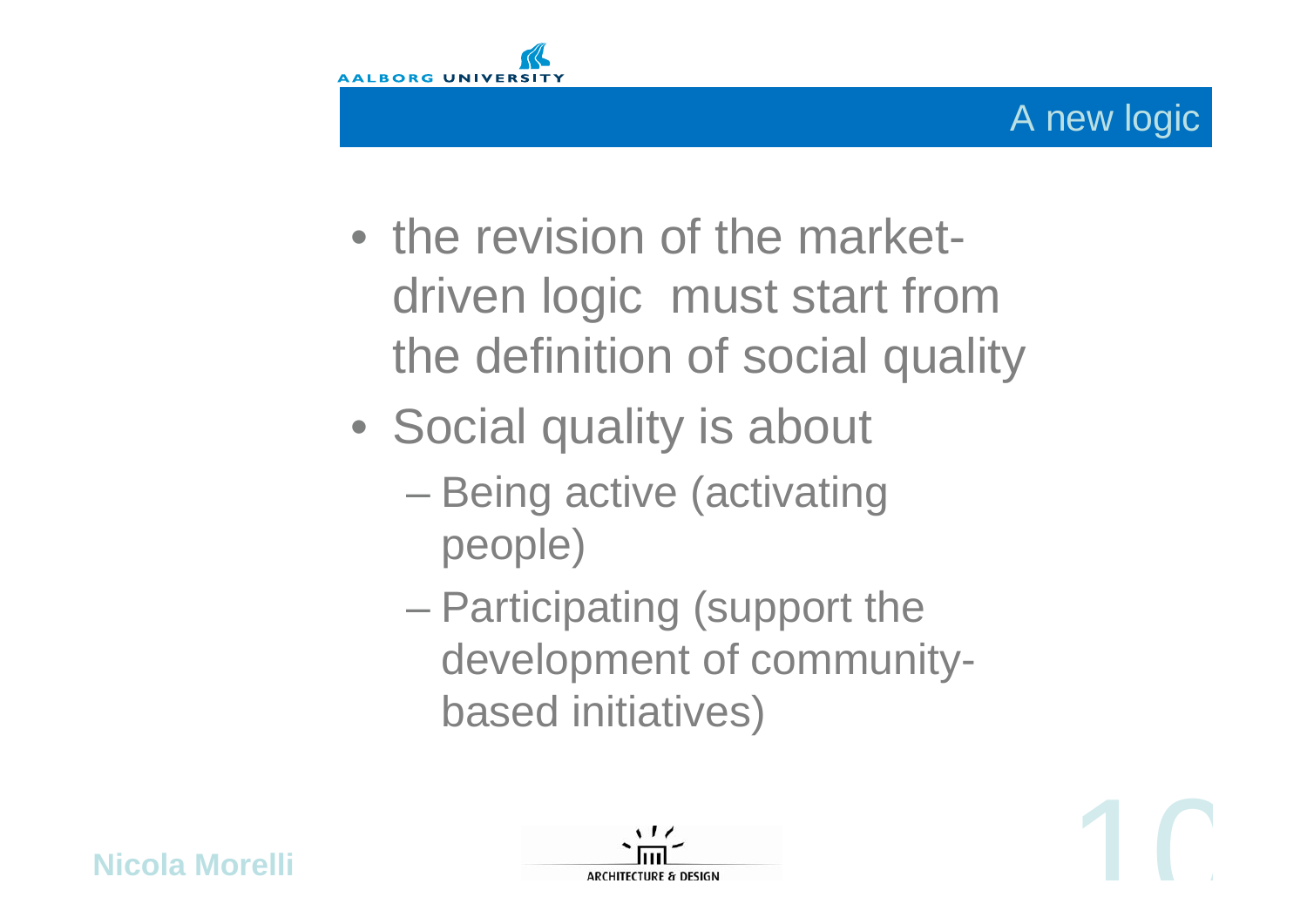

**Nicola Morelli**

## Is it possible to support social innovation?

- Social innovation is already happening as a result of spontaneous initiatives
	- Food production (urban farming, solidarity purchasing groups)
	- Transport (car sharing)
	- Energy (local networks/windmills)
	- Trade (LETS, Banks)
- Can design (and business companies) support those initiatives?

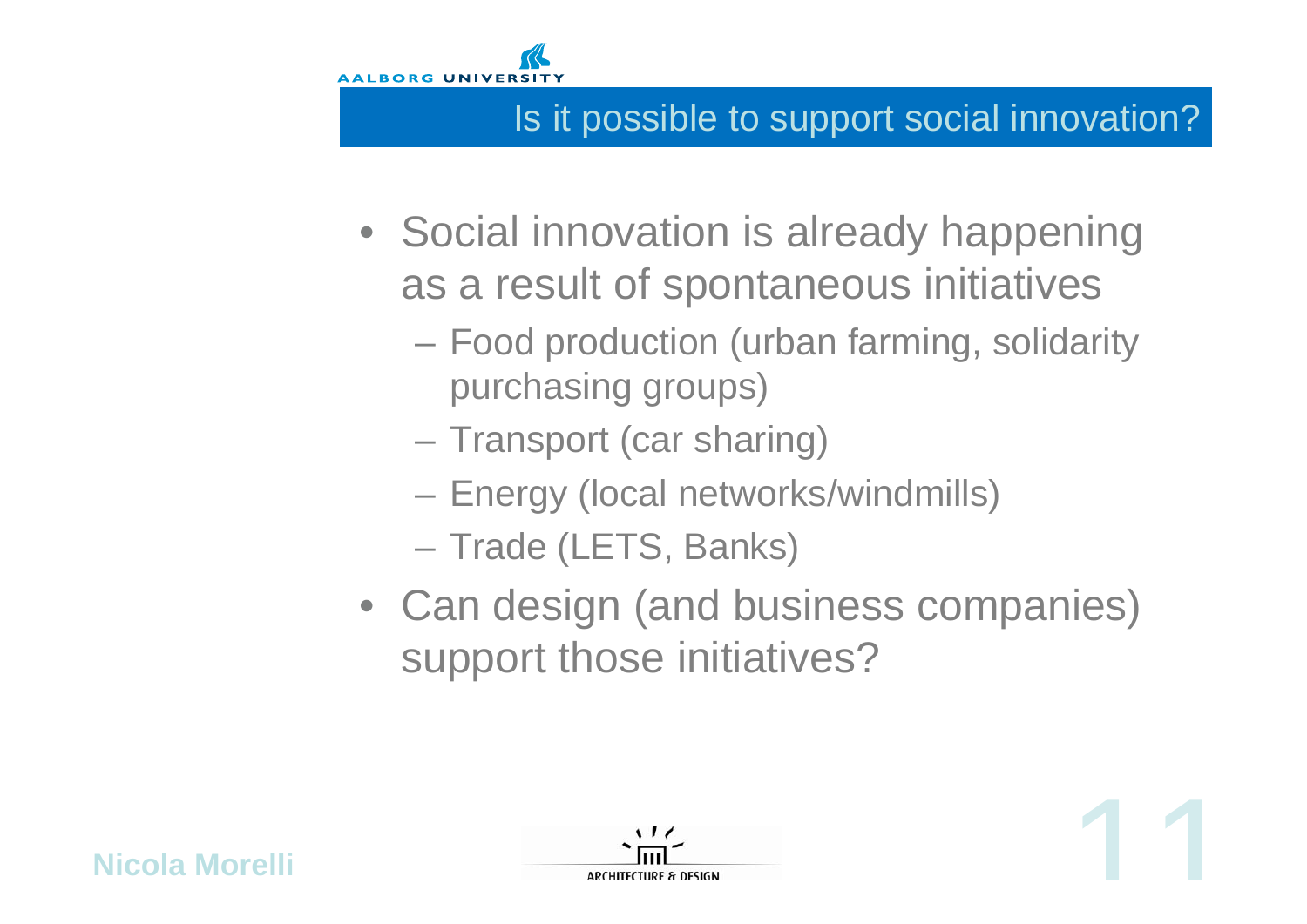

#### **WHAT** does this implies for business companies /designers?

- By going towards local initiatives, companies are activating networks of local actors, in order to "enable" them to generate their own (highly individualised) solutions.
- Companies are not trading products, but knowledge
- If properly organised business companies can apply criteria borrowed from industrial production to local and highly individualised solutions:





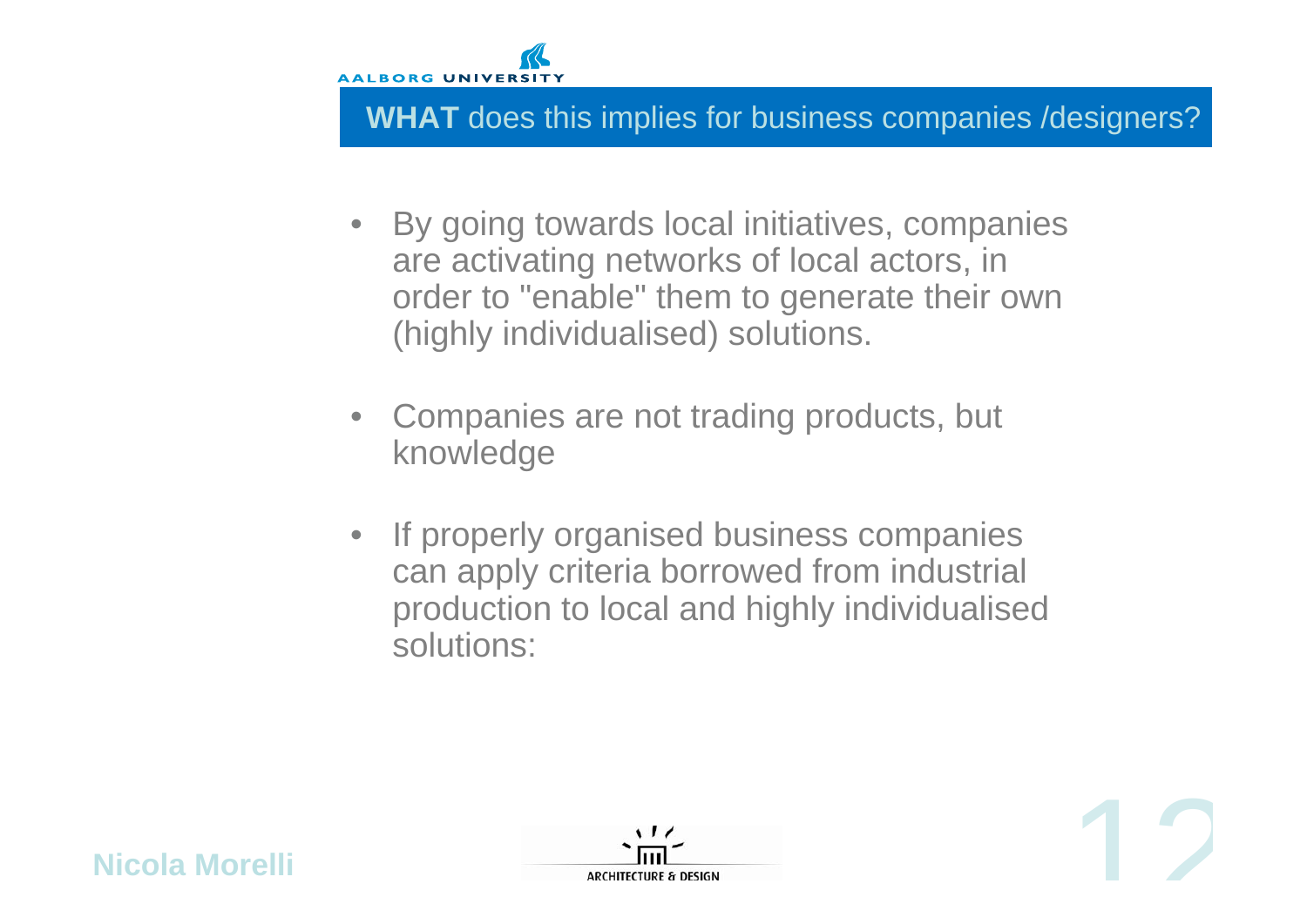

#### Criteria for industrialisationof social innovation

- **Reproducibility** a solution should be totally or partly replicable in different local contexts
- **Subdivision of labour (modularisation)**  tasks and roles in a production system must be divided in modules based on clearly defined knowledge/skills
- **Codification of knowledge:** Knowledge should be communicated among different actors, although *sticky* (uncodifiable) knowledge should also be supported



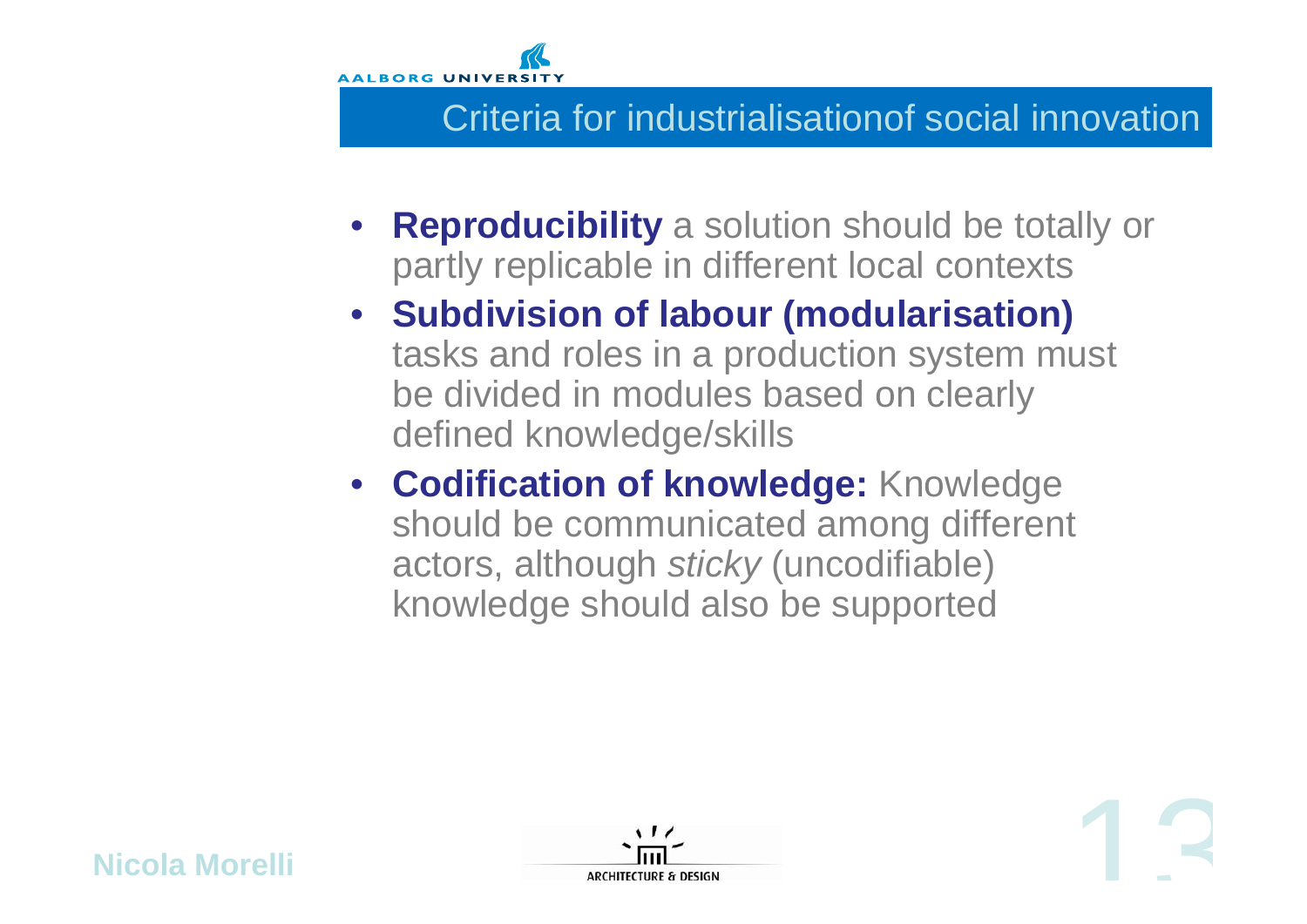

## Kinds of knowledge



## Sticky (Uncodified) Knowledge



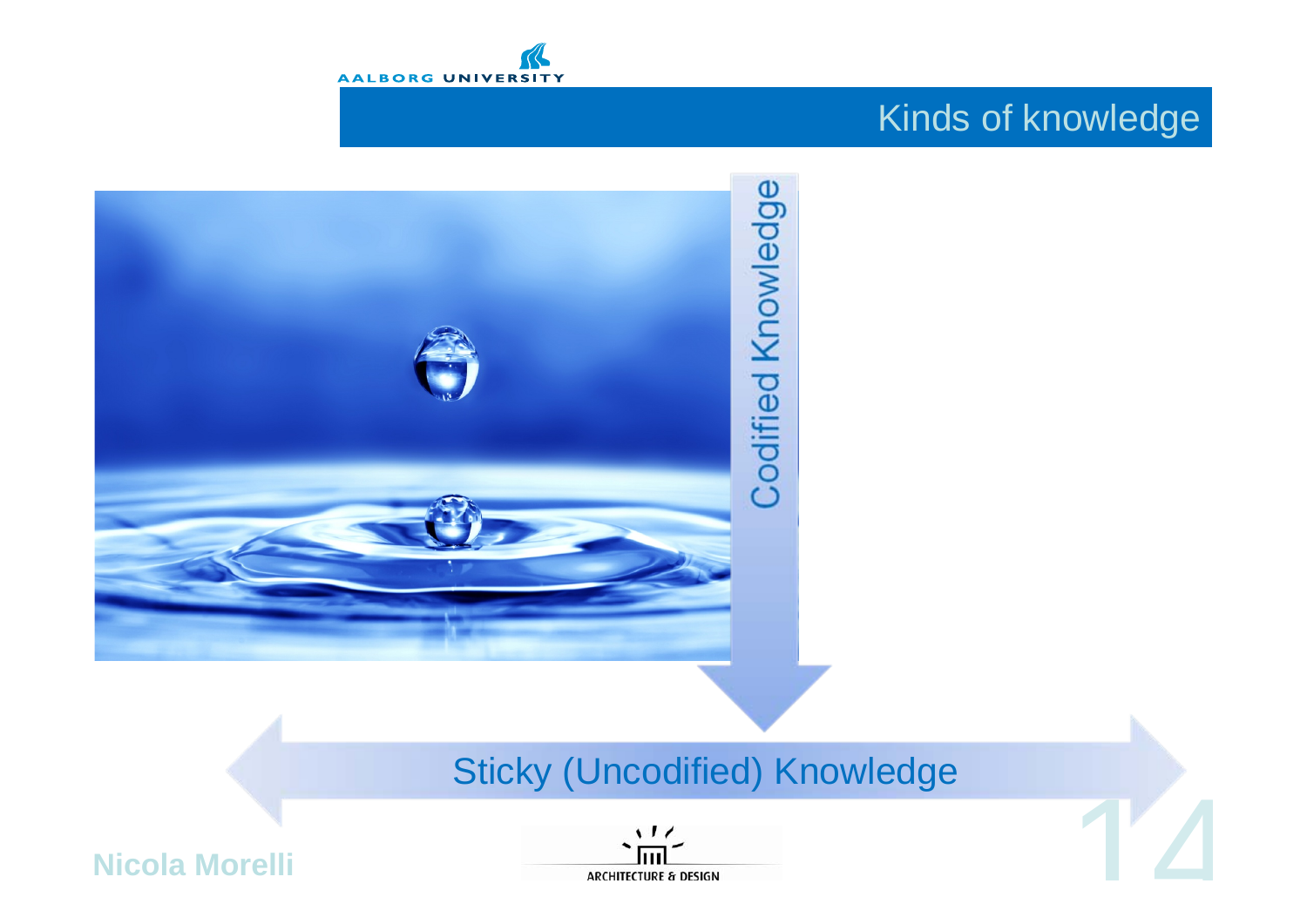

#### The new industrial context:

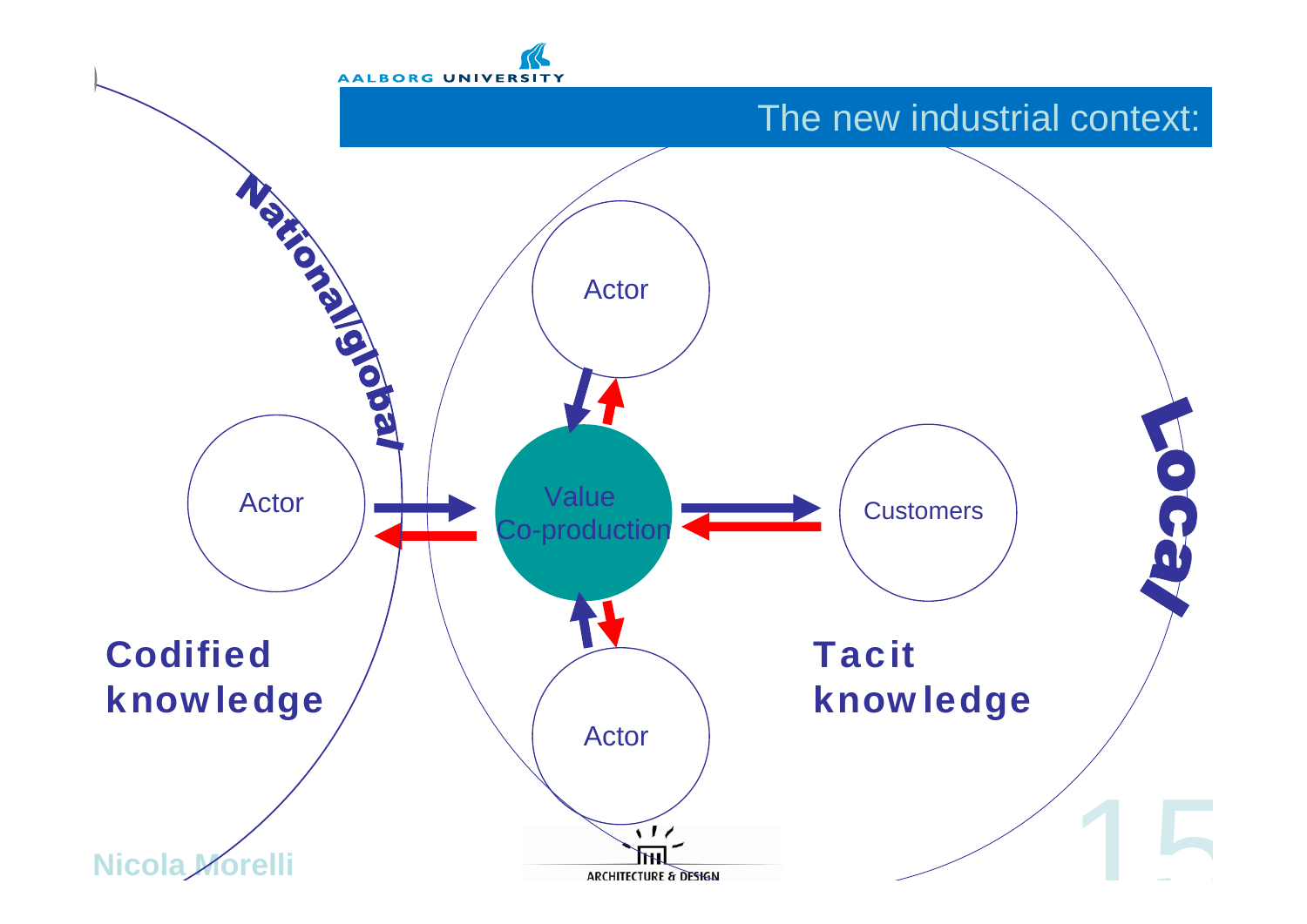

## The new industrial context:





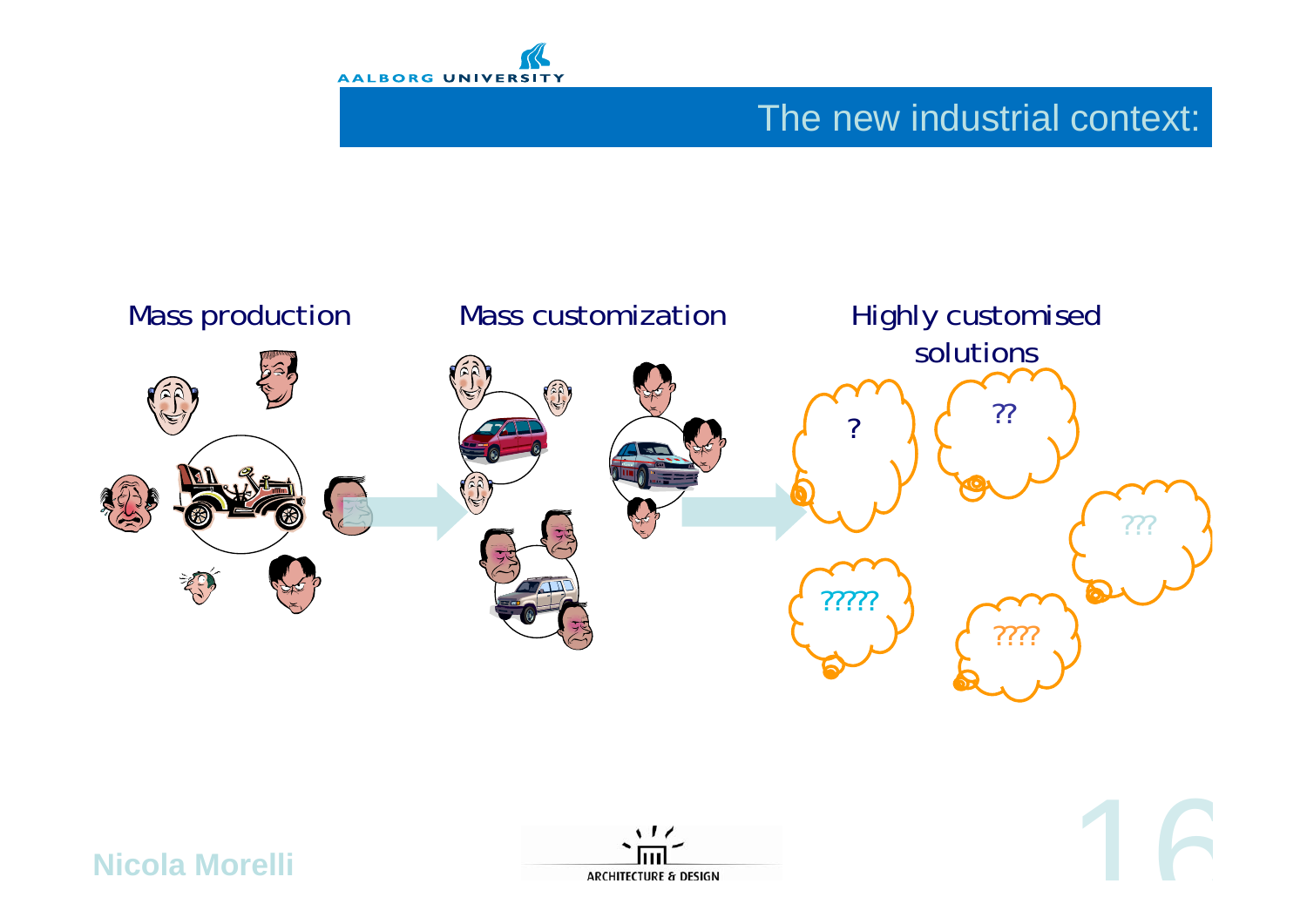

#### The new industrial context: Organising value creation



Industries have a new social role, from producers to value organisers, from finite solutions, to *semi-finished platforms*

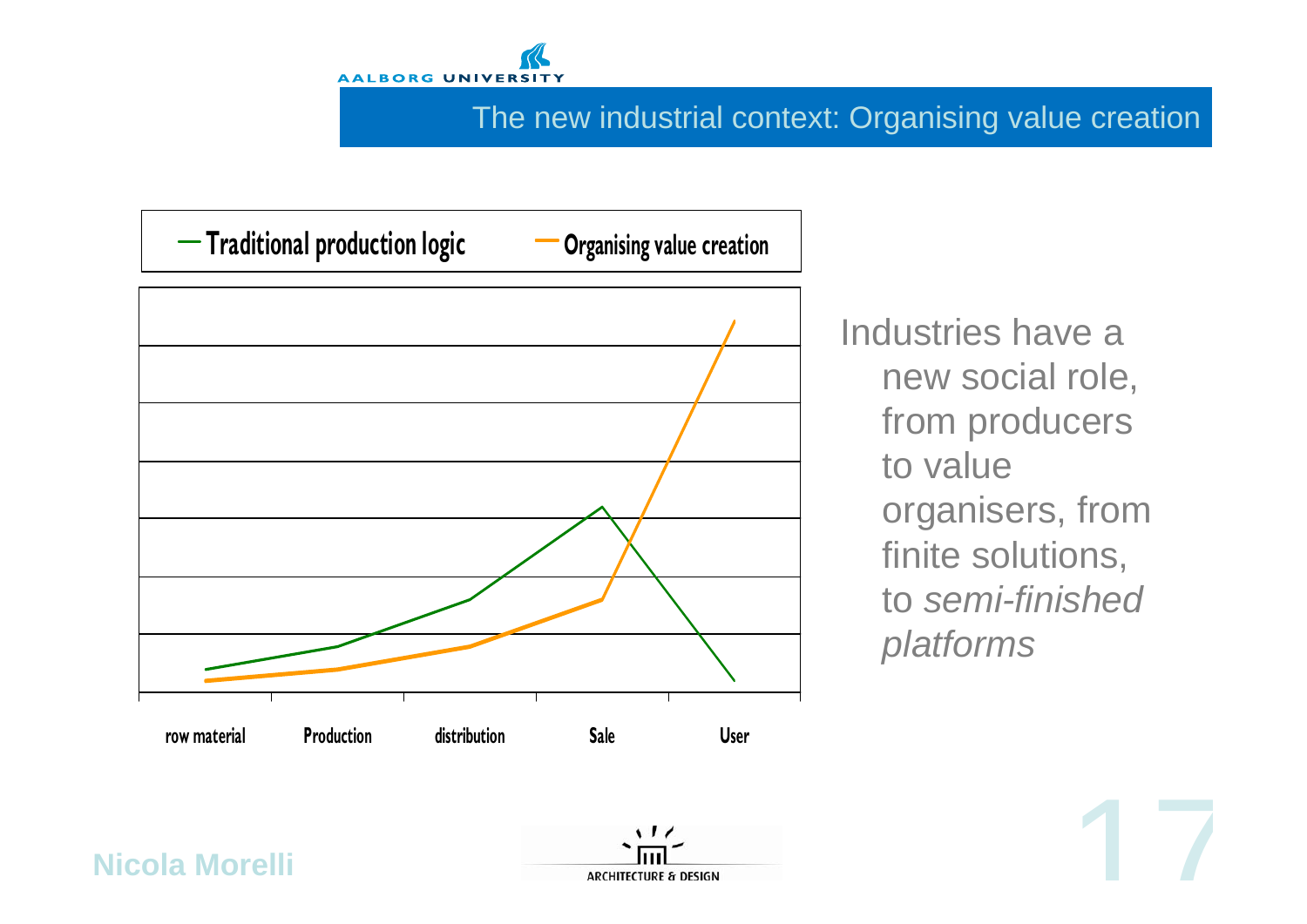

## The new industrial context: Back to craftsmanship?

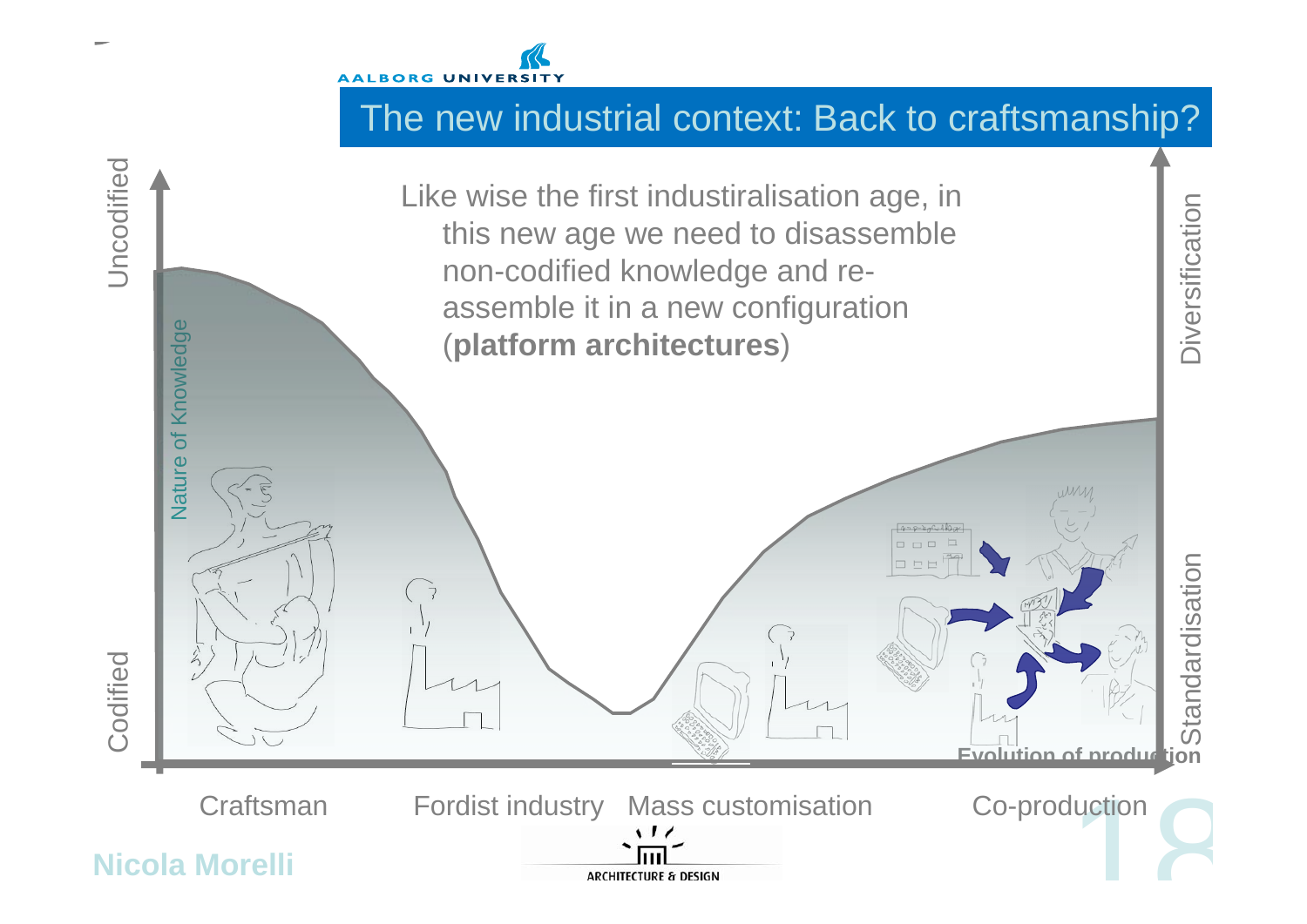

#### The new industrial context: economies of scope

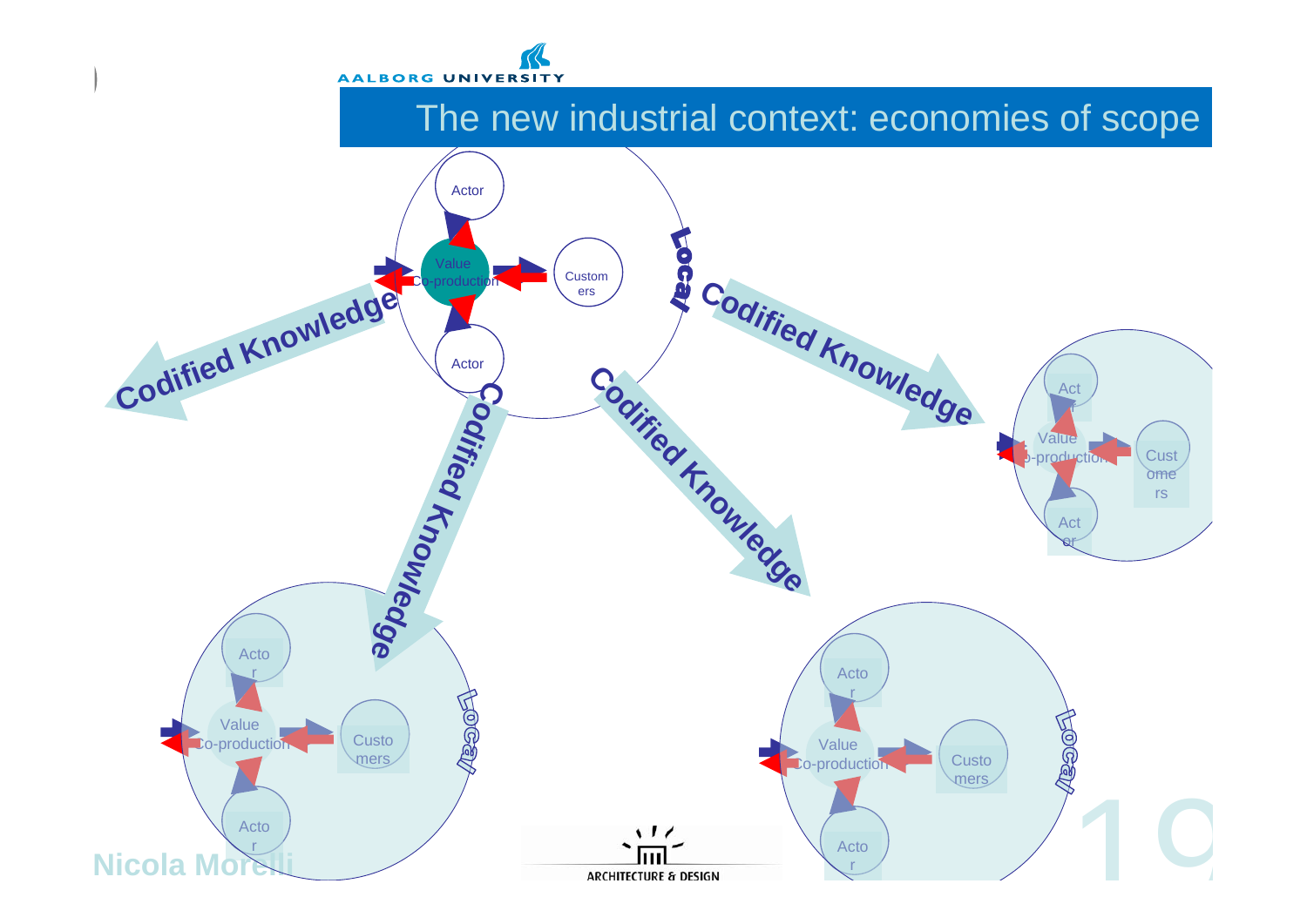

#### Example: Delight Assist

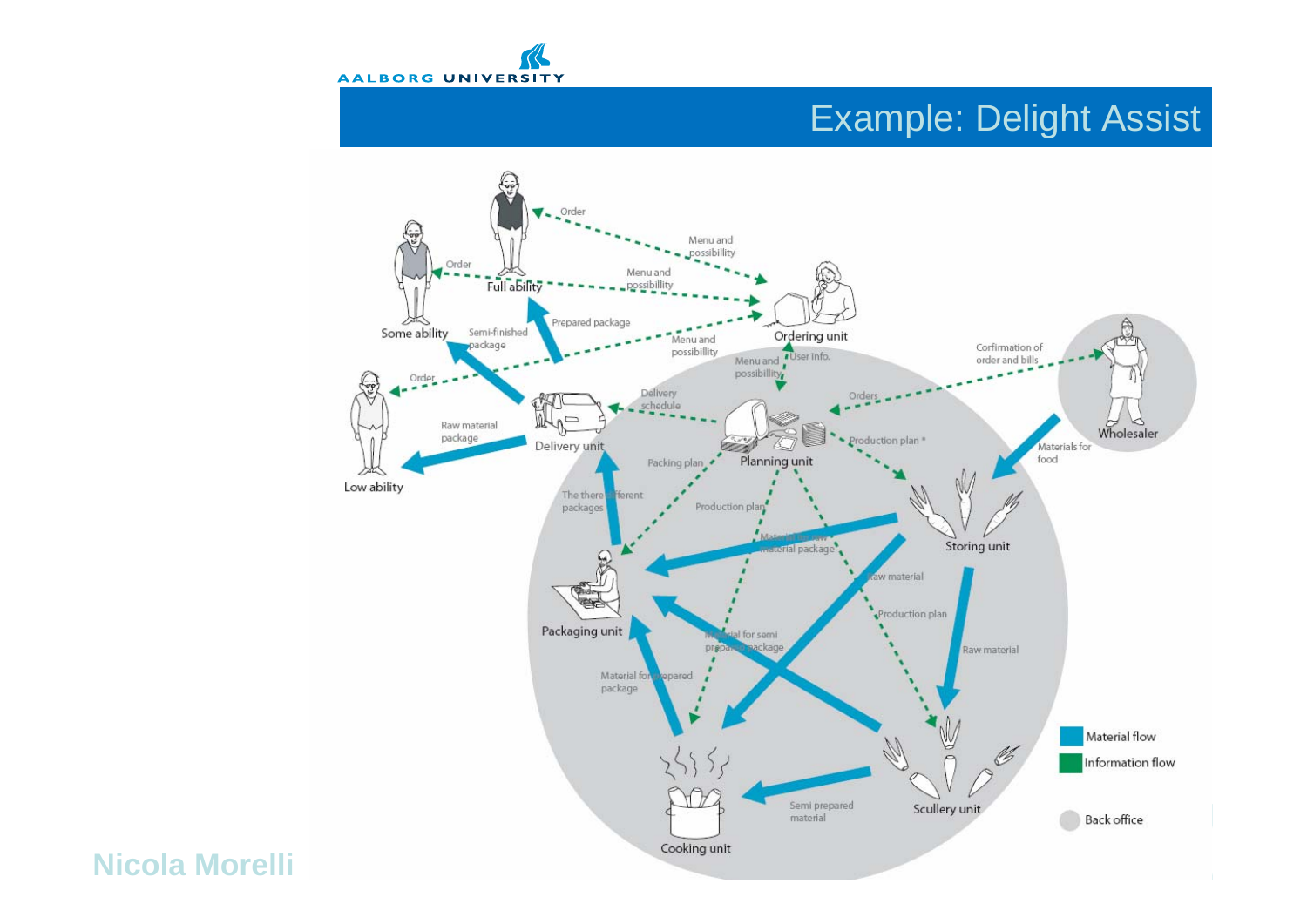

#### The new industrial context: New clients for designers

designers should consider new referents for their activities, which are active at the local context

- local institutions (banks, libraries, hospitals and local administrations),
- associations,
- cooperative groups and
- individual customers



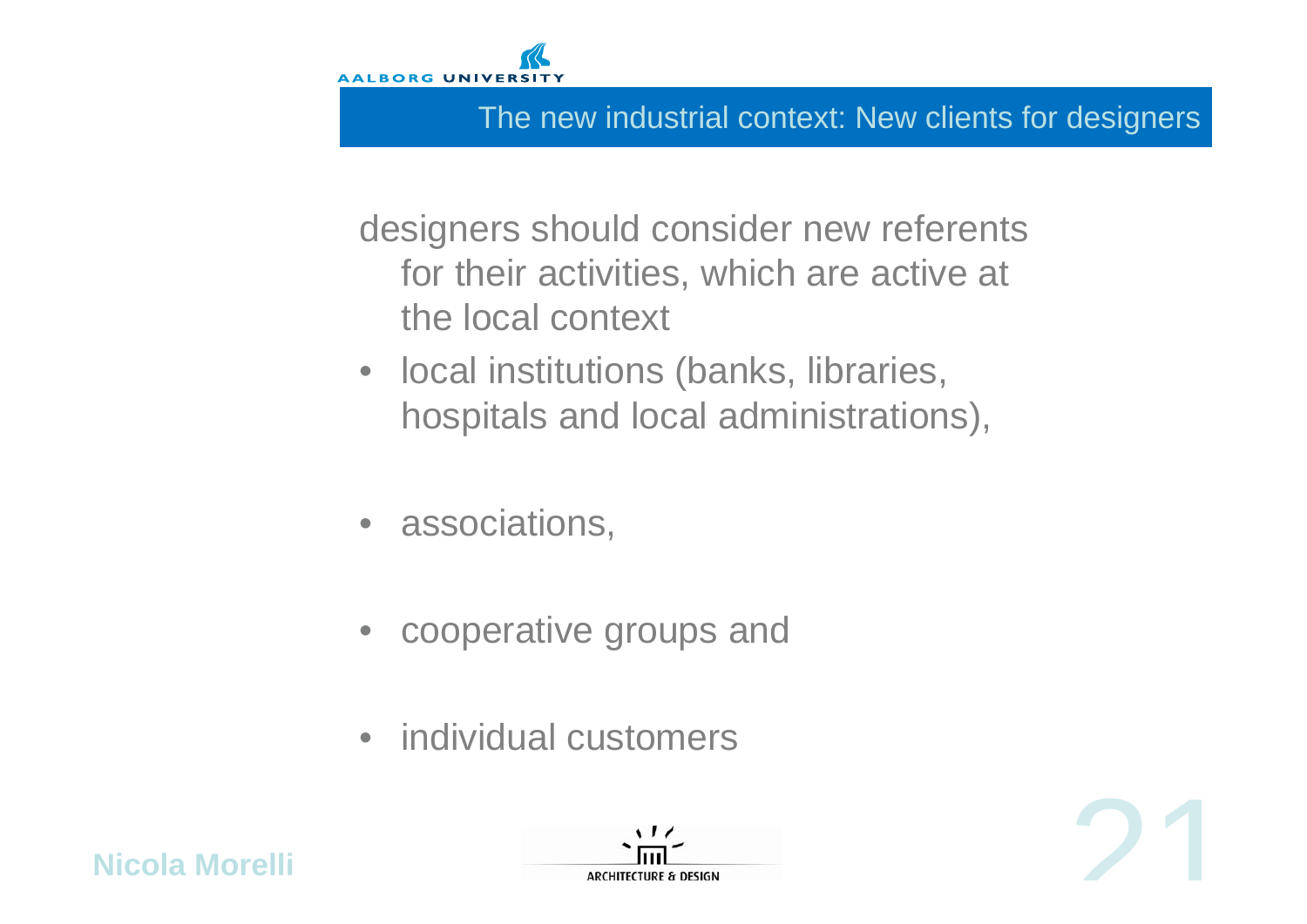



- The question of sustainability moves industrial focus from global to local and highly individualised solutions
- Furthermore it implies a new role for business companies and for designers, from producers to *facilitators* of social innovation
- In order to be part of the solutions, designers have to work on the local level, using their culture, inherited by a century of collaboration with industrial production, to "industrialise" social innovation, highly individualised and localised solutions